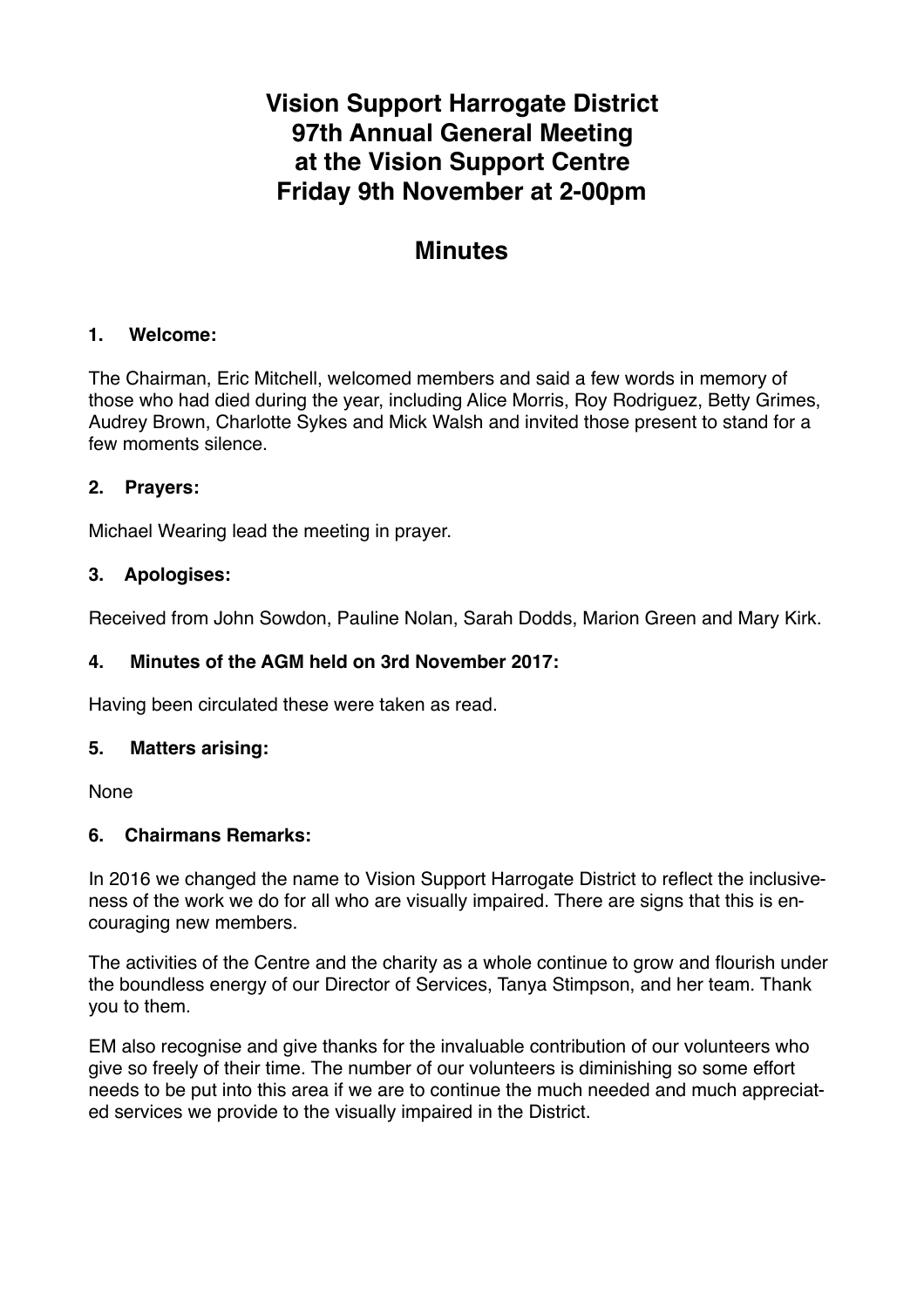## **7. Financial Statements for the year ended 31st March 2018:**

Robert Horner presented the Financial Statements and indicated that, in line with recent previous years, expenditure of £116,953 was a little higher than income of £83,587 but the deficit of £33,366 was less than last year and the general financial position was still healthy. The intention is to continue running a deficit budget.

The Statements were approved on the proposition by Robert Horner, seconded by the Chairman.

## **8. Elections:**

8.1 Chairman: Eric Mitchell was re-elected unopposed on the proposition of Robert Horner, seconded by James Grimshaw.

8.2 Vice- Chairman: Peter Jensen was re-elected unopposed on the proposition of Eric Mitchell, seconded by James Grimshaw.

8.3 Honorary Treasurer: Robert Horner was re-elected unopposed on the proposition of James Grimshaw, seconded by David Fisher.

8.4 Honorary Secretary: James Grimshaw was re-elected unopposed on the proposition of Robert Horner, seconded by Eric Mitchell.

8.5 Members of the Trust & Finance Committee: Doreen Flockton, John Mellor, Robert Sergeant, David Fisher, Alistair Radcliffe and John Sowdon were re-elected unopposed and Mary Kirk was elected as an additional member all on the proposition of Eric Mitchell, seconded by Peter Jensen.

## **9. Thanks to outgoing members:**

The Chairman expressed both his personal sadness and that of all the members following the passing of Mick Walsh in July of this year. Mick was Secretary from 2012 until his resignation for health reasons in November 2017. As Secretary, almost all he did was unseen to members but what he did do was essential to the smooth running of the Society and he did it with skill and energy. He was the driving force in changing the constitution to give the members a say in how it was run. It was also he who came up with the slogan which is now used to promote our charity - 'Our vision is to support the vision of others'.

## **10 Appointment of the Independent Examiner:**

On the proposition of Robert Horner, seconded by Michael Wilesmith, David J.S.Pullan FCA of David Pullan & Co was appointed

## **11. Appointment to the Services Committee:**

On the proposition of Robert Horner, seconded by James Grimshaw, Marry Barr,Evelyn Sanpher, Michael Wilesmith and Beryl Wood together with volunteer representatives Steve Cobb and Sarah Dodds were appointed.